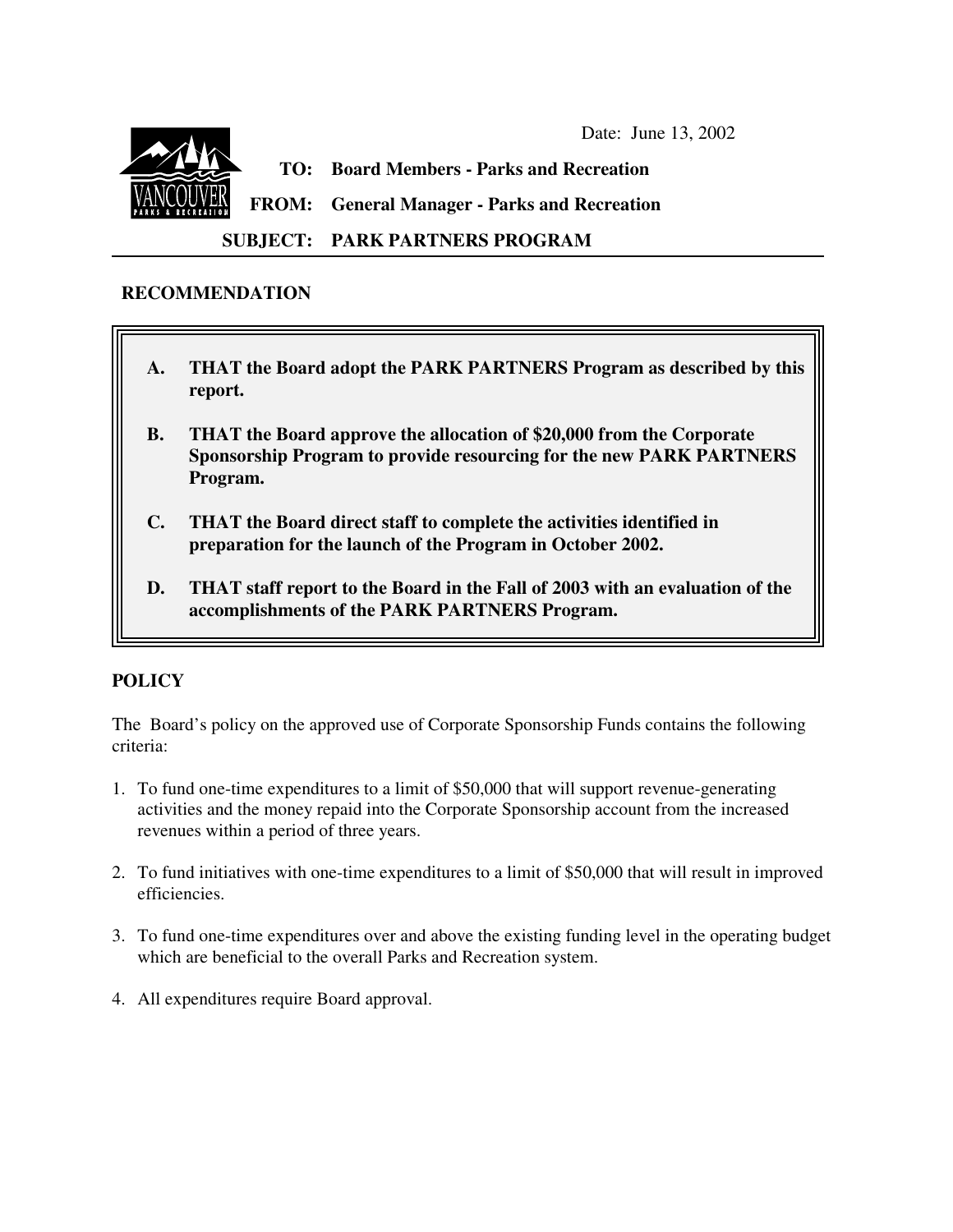## **BACKGROUND**

The Park Board's Strategic Plan under the Strategic Alliances section includes several goals to encourage users to become active stakeholders and partners. Many successful partnerships have been achieved in our recreation services area both at community centres and through organized sports leagues, but participation in parks has been limited.

There is increasing interest in the community for opportunities to connect with the Park Board around local park issues and many requests to support a variety of interests in parks from cleanups to participating in interpretive activities and community gardens. Stewardship programs in our city are also on the increase with neighbours contributing to local enhancements as a way to improve the communities in which they live and work.

Staff have developed a program which will connect the community interests in our park system with the opportunities that already exist or can be developed cooperatively. This program is called PARK PARTNERS.

### **DISCUSSION**

### **What is the PARK PARTNERS Program?**

To state the Program's objectives simply, PARK PARTNERS is a program to expand volunteering in parks, assisting those volunteers to connect into the Park Board system easily and providing the support that is required to make ideas, projects and events happen within an established framework.

PARK PARTNERS has a vision to make Vancouver's parks more useable, attractive and safe through the support, commitment and leadership of its Park Partners.

PARK PARTNERS has, as its mission statement, the intent to "enhance and encourage the participation of all citizens in park stewardship programs to deal with conservation, education, interpretation, safety and security, cleanliness and attractiveness activities in the areas of recreation, leisure and the environment ".

### **How will the PARK PARTNERS Program work?**

We have a number of examples of existing volunteer partnerships including programs, events and projects in all of the areas identified under the mission statement of the PARK PARTNERS Program. Activities range from the volunteer skate patrol to shoreline clean-ups, from neighbourhood festivals to day lighting of streams. A representative list is included as Appendix - A. Building on these examples, staff will be encouraging both existing partners to consider expanding their activities and increasing the awareness of others so that new partnerships are created.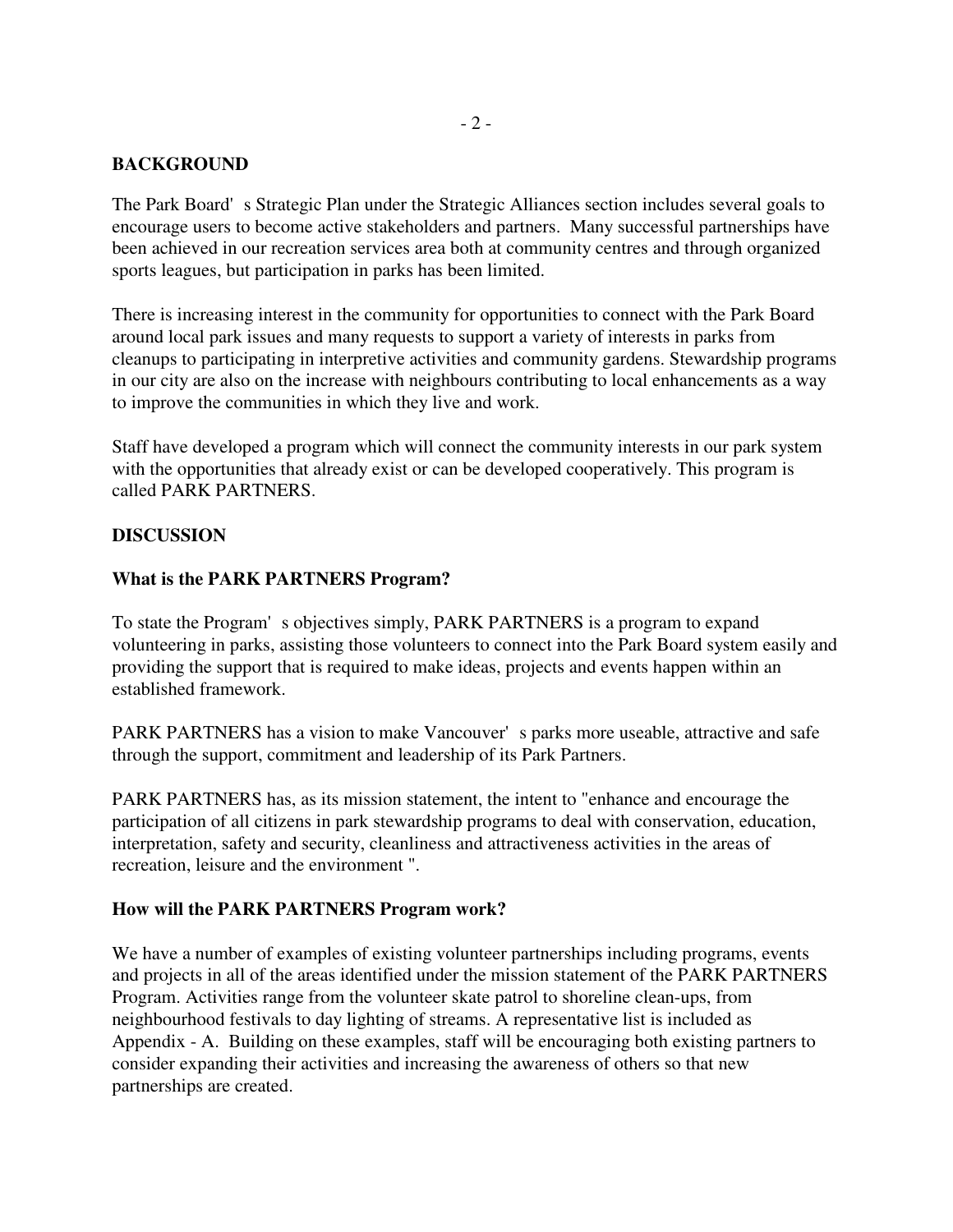Ideas/Requests Received From the Community:

The PARK PARTNERS Program is all about receiving and acting upon ideas for enhancements to parks that benefit neighbourhoods. Often the public is unaware that we can create partnerships to make these improvements and that there are opportunities for volunteer activities related to parks. A promotion of these opportunities through the PARK PARTNERS Program will communicate some of the existing partnerships to get people thinking. The promotion of the Program will also serve to encourage new ideas and broaden the scope of potential PARK PARTNERS for the future. A communications strategy as well as specific brochures to describe various aspects of the program will be developed in more detail over the next two to three months for a launch of the Program this fall.

Our staff connect with potential partners daily on issues with individual parks or interests that residents bring forward for programs, activities and/or improvements to their local park or to a location that they may visit frequently. The diagrams identified as Appendix B and C illustrate the communication links that will be followed if the community ideas are presented to either the District or the Planning staff.

## Criteria for Review-

Staff have developed a preliminary list of criteria that could be used to assess ideas presented. These include:

- Does the proposal further the mandate of the Park Board?
- Does the proposal demonstrate benefits to the community, the Park Board and its PARK PARTNER?
- Is the proposal supported within the community?
- Can the size and the duration of the proposal be managed by the PARK PARTNER and do they have sufficient resources to be successful?
- Are the impacts of the proposal positive and/or does the proposal enhance activities being done through other PARK PARTNERS, or the Park Board?
- Does the proposal require additional resources from the Park Board, funds or other support in kind that would diminish levels of service elsewhere?
- Does the proposal further the concept of sustainability?

### Outcomes:

Ultimately through dialogue, the interested group or individual will be ready to implement their idea with the support of staff. Depending upon the complexity or length of the activity or the need for support resources, a decision on the partnership proposal may be approved at a staff level or come to the Board for final approval. Varying levels of administrative agreements may also be necessary. A chart which illustrates how various types and sizes of groups and the level of agreement that might be required is included here as Appendix D . Some further descriptions show how proposals could be treated.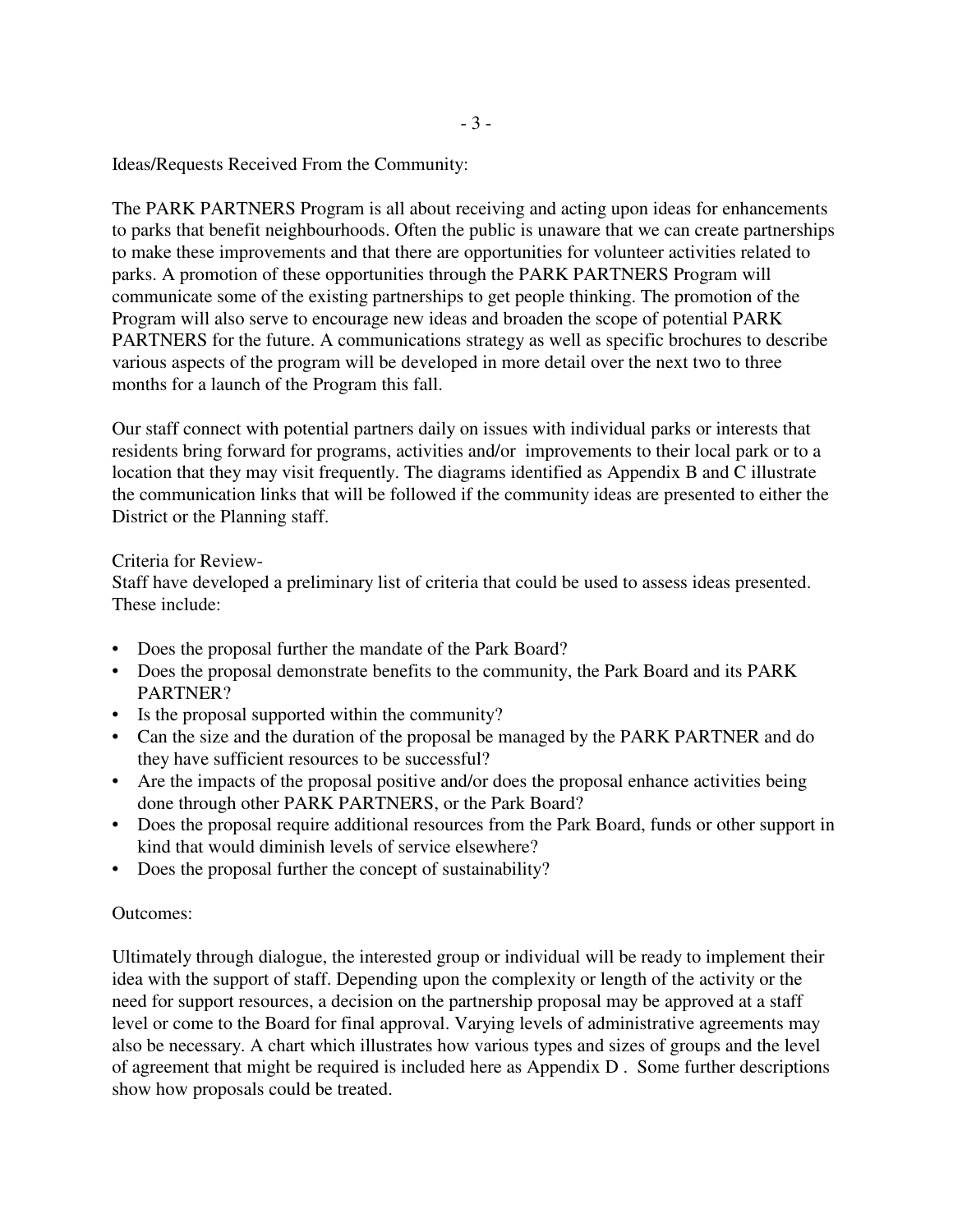#### Evaluation:

The PARK PARTNERS and staff will be developing performance measurements which will assist in evaluating the success of the Program. We propose to use several pilot projects over the balance of 2002 including projects already underway such as Victory Square, Pandora Park and China Creek South and a potential new partnership with residents around Musqueam Park. We will define terms and a common understanding of how to measure the successes of these projects. These partnerships may also continue beyond the original projects and evolve to suit the needs of the community. It is anticipated that these experiences will also be used to improve how we communicate, the processes that are used to evaluate the partnerships and the levels of support these activities need. All of the evaluation steps will be co-developed with the individuals/groups involved.

Our recommendation will be to report annually to the Board on the number of partnerships initiated, how they have strengthened the Board's mandate and how the groups have evaluated the success of their work. Where changes or improvements are required, the recommendation for how this should be accomplished will also be provided.

### **Activities - 2003**

The PARK PARTNERS Program will continue to expand into 2003 with the experience of both the pilot projects in 2002 and any new partnerships initiated this Fall. Staff will look for ways to continue to recognize efforts and acknowledge the PARK PARTNERS projects .

### **Increasing Staff Awareness:**

All staff throughout the organization need to be aware of the expectations of them through this program, the process to be used to consider and approve the ideas brought forward, the level of administrative framework that is required and the roles and responsibilities of each party collaborating in the PARK PARTNERS Program.

In order to ensure that the PARK PARTNERS Program and its various protocols are understood, a series of internal workshops will be held in September. Staff will be involved in generating ways to connect into the community, defining some opportunities for interesting partnerships and refining the communication and review processes.

Staff propose that these community connections, the ideas and the outcomes of the PARK PARTNERS Program be tracked on a database.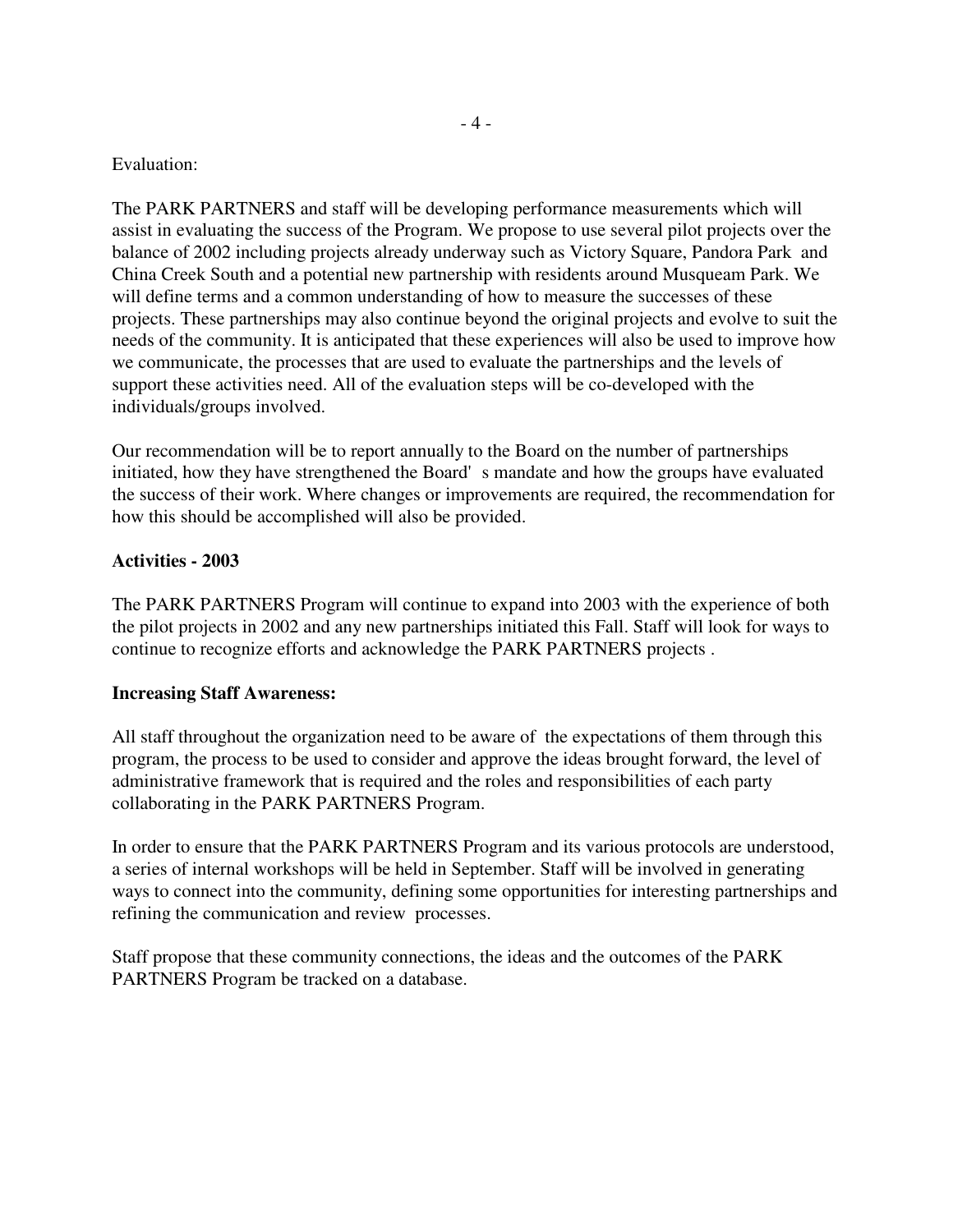#### **PARK PARTNERS Program - Implementation Timelines**

This Program requires three key efforts to be completed at this initial stage :

Development of a Communications Strategy and supporting communication tools : With support from the Board at this time, a staff resource will work on developing this plan and supporting material over the summer period to be ready for the Workshops in the Fall.

Staff Workshops - proposed for September 2002 Specific dates, organization of the session and preliminary work to provide staff with information will be done, ready for September.

Program Launch - October 2002 A launch with the media to focus on this new program will showcase several of our most successful Park partnerships and highlight opportunities for the public's consideration.

## **PARK PARTNERS Program - Resources Required**

We have developed preliminary cost estimates for the initial activities required to get the program started:

| Software package and data entry support for a PARK PARTNER Program database \$5,000 |  |
|-------------------------------------------------------------------------------------|--|
|                                                                                     |  |

It is proposed that these costs be funded through the Corporate Sponsorship Program under the criteria, *3. To fund one-time expenditures over and above the existing funding level in the operating budget which are beneficial to the overall Parks and Recreation system*.

### **SUMMARY**

There have been many successful partnerships with individuals and groups in the Park Board system but they have been primarily focused on recreation. The interest in stewardship projects and events in parks has been on the increase but there may be areas of the community that are not aware of the opportunities to connect their interests in parks. Staff are recommending the creation of a PARK PARTNER Program that encourages participation, creates opportunities and support those ideas that are of benefit to the community and the Park Board.